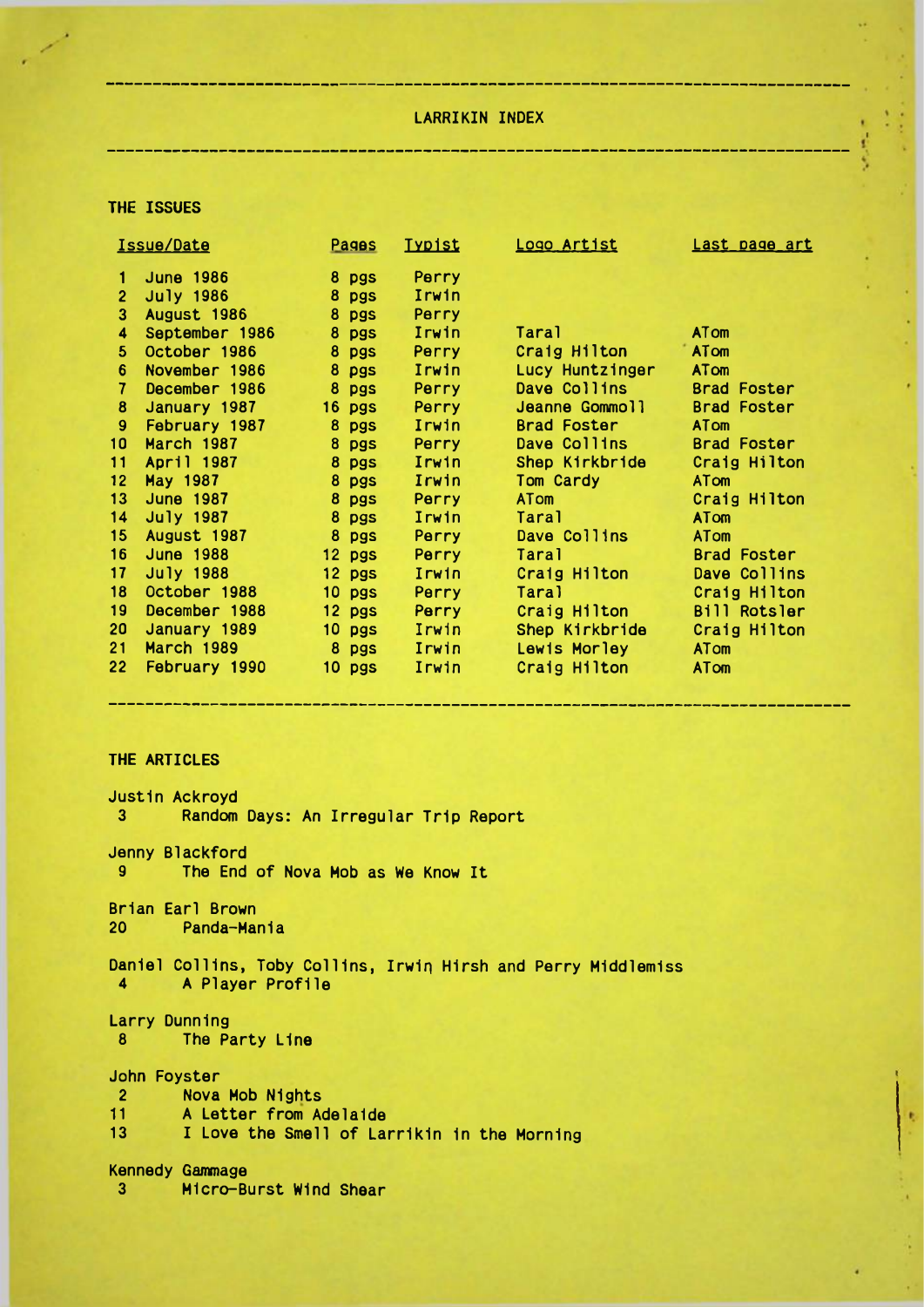Linda Gowing **20 A Rural Touch** Judith Hanna That Was the Worldcon That Was Jack Herman<br>7 Cuis **Cuisine Vite** Craig Hilton<br>9 The The Farewell Cycle Irwin Hirsh 1 Party Time<br>1 An Editoria 1 **An Editorial Manifesto of Sorts**<br>2 **A Note to John Maizels** 2 A Note to John Maizels<br>2 Con Wind-Up 2 Con Wind-Up<br>2 Getting Back 2 Getting Back<br>3 By Royal Dec 3 By Royal Decree 4 Radio Champs<br>5 That Fanzine 5 That Fanzine<br>6 Lego 6 Lego<br>6 That 6 That Fanzine 2 6 Soapies<br>7 Footy F 7 Footy Fever<br>8 Art Icle 8 Art Icle<br>8 A Fan Fui 8 A Fan Fund a Day<br>8 Fandom Inc 8 Fandom Inc<br>9 Irwin Hirsh 9 Irwin Hirsh for GUFF<br>10 Fannish Cuckoo Land 10 Fannish Cuckoo Land<br>11 ... Of the Beep 11 ... Of the Beep<br>11 A Fannish Stri 11 A Fannish Strike<br>12 Fandom Inc 2 12 Fandom Inc 2<br>13 At the Zoo 13 At the Zoo<br>14 Soliciting 14 Soliciting<br>14 Fandom Inc 14 Fandom Inc 3<br>15 On the Job 15 On the Job<br>16 Back Home 16 Back Home<br>17 Fandom In 17 Fandom Inc 4<br>19 Tou Gotta Go 19 "You Gotta Go To Finland" 19 A Fan Fund a Day<br>19 Bookkeeping 19 Bookkeeping 20 Caprice<br>21 Fanfund 21 Fanfundery<br>21 Fandom Inc 21 Fandom Inc 5<br>22 Arthur Thoms 22 Arthur Thomson<br>22 The Way Of It The Way Of It Irwin Hirsh and Perry Middlemiss 4 X Marks the Spot<br>16 dialogue 16 dialogue dialogue 22 The Larrikin Stamp Album Wendy Hirsh<br>5 A Me 5 A Meeting **Treasury Follies** Kathleen Hodgkin 17 Getting Away From It All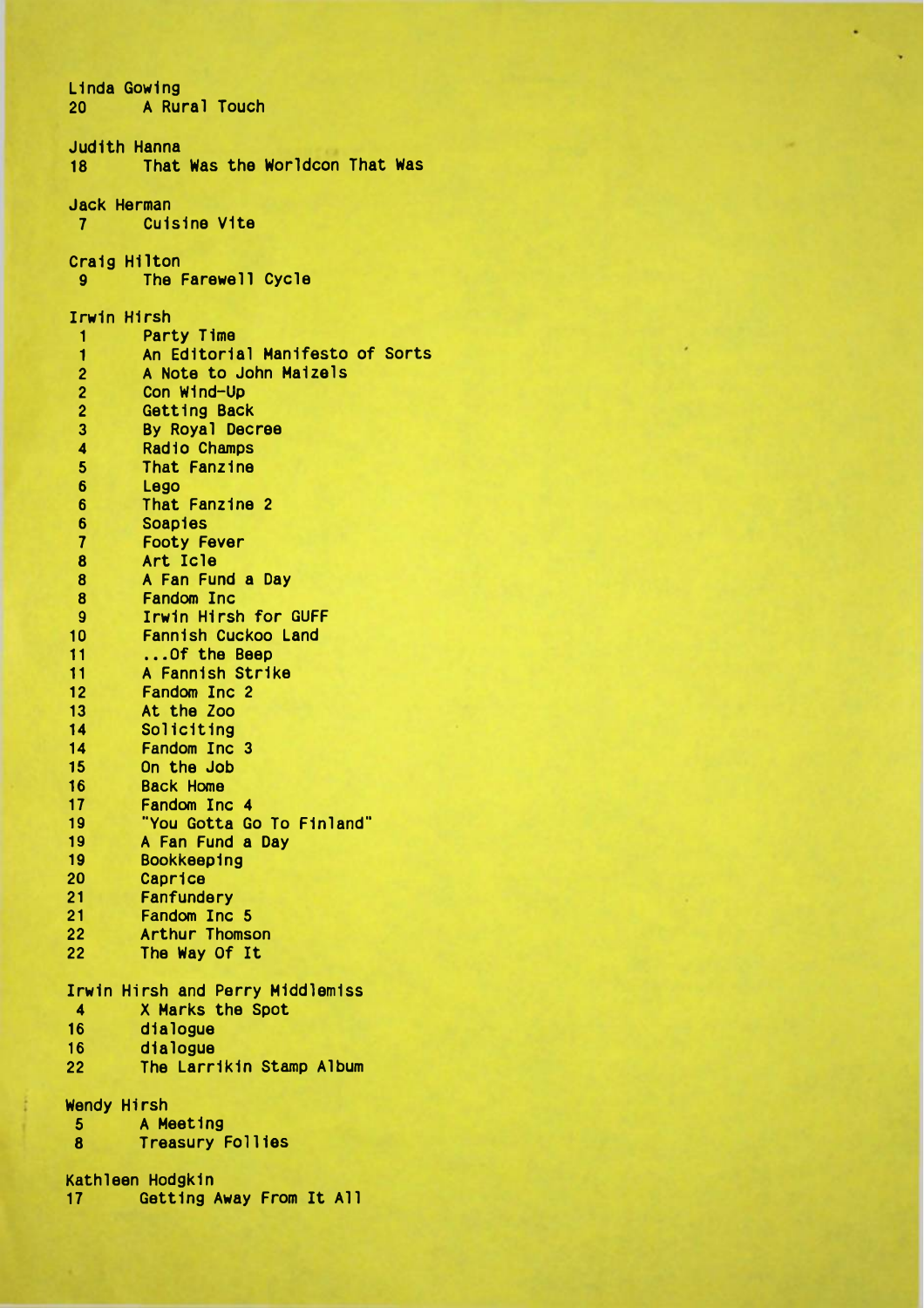| Dave Langford<br>17        | A Week of Sunday                                                                               |
|----------------------------|------------------------------------------------------------------------------------------------|
| Mark Loney<br>4            | Energy Conservation and the Perth Freeway System                                               |
| Lyn McConchie<br>20        | Colditched!                                                                                    |
| John McPharlin             |                                                                                                |
| 3                          | Civilized Sundays                                                                              |
| 5                          | Curry                                                                                          |
| 8                          | The Curry That Ate Cleveland                                                                   |
| 13                         | Adjustments/Adjust Me                                                                          |
| 15                         | Language                                                                                       |
| 22                         | Habberfield: Gateway to the West                                                               |
|                            | Perry Middlemiss                                                                               |
| 1                          | Sports Injuries                                                                                |
| 1                          | A Night at the Rokpra                                                                          |
| $\overline{2}$             | <b>Restaurant Wars</b>                                                                         |
| $\overline{c}$             | Incident in a Pub                                                                              |
| 4                          | Blood-Letting Time<br>The "A Good Joke's a Good Joke No Matter Where You Steal It From" Dept 1 |
| 4<br>5                     | The National Dish                                                                              |
| 6                          | Incident in a Pub 2                                                                            |
| 7                          | Hayfever                                                                                       |
| $\overline{7}$             | The "A Good Joke's a Good Joke No Matter Where You Steal It From" Dept 2                       |
| 8                          | 1986, The Year in Australian Fandom                                                            |
| 9                          | The Problems With Cinemas                                                                      |
| 10                         | What I Did on my Summer Holidays                                                               |
| 11                         | Incident in a Pub 3                                                                            |
| 12                         | The Trouble With Dentists                                                                      |
| 14                         | Six Months in a Leaky Boat                                                                     |
| 15                         | Once in a Lifetime                                                                             |
| 15                         | An Editorial of Sorts 2                                                                        |
| 16                         | Visions of an Innocent Abroad                                                                  |
| 17                         | Visions of an Innocent Abroad 2                                                                |
| 18<br>19                   | Down Among the Dead Men                                                                        |
| 20                         | A Traveller's Joy Bequiles<br>They Shoot Horses, Don't They?                                   |
| 21                         | Never Mind the Width, Feel the Quality                                                         |
| 22                         | All Things Must Pass                                                                           |
| Robyn Mills                |                                                                                                |
| 5                          | A Day at the Footy                                                                             |
| 12 <sup>2</sup>            | Larrikins' Night Out                                                                           |
| 16                         | A Weekend Away                                                                                 |
| 18                         | Luck's a Fortune                                                                               |
| 19                         | <b>Best Man Blues</b>                                                                          |
| Marc Ortlieb               |                                                                                                |
| 13 <sup>13</sup>           | One Pizza To Go                                                                                |
| 17                         | More Songs About Laundromats and Food                                                          |
|                            |                                                                                                |
| <b>Anthony Peacey</b><br>6 | Rain                                                                                           |
|                            |                                                                                                |
|                            | Yvonne Rousseau                                                                                |
| 15                         | The Lemon Pancake Theory                                                                       |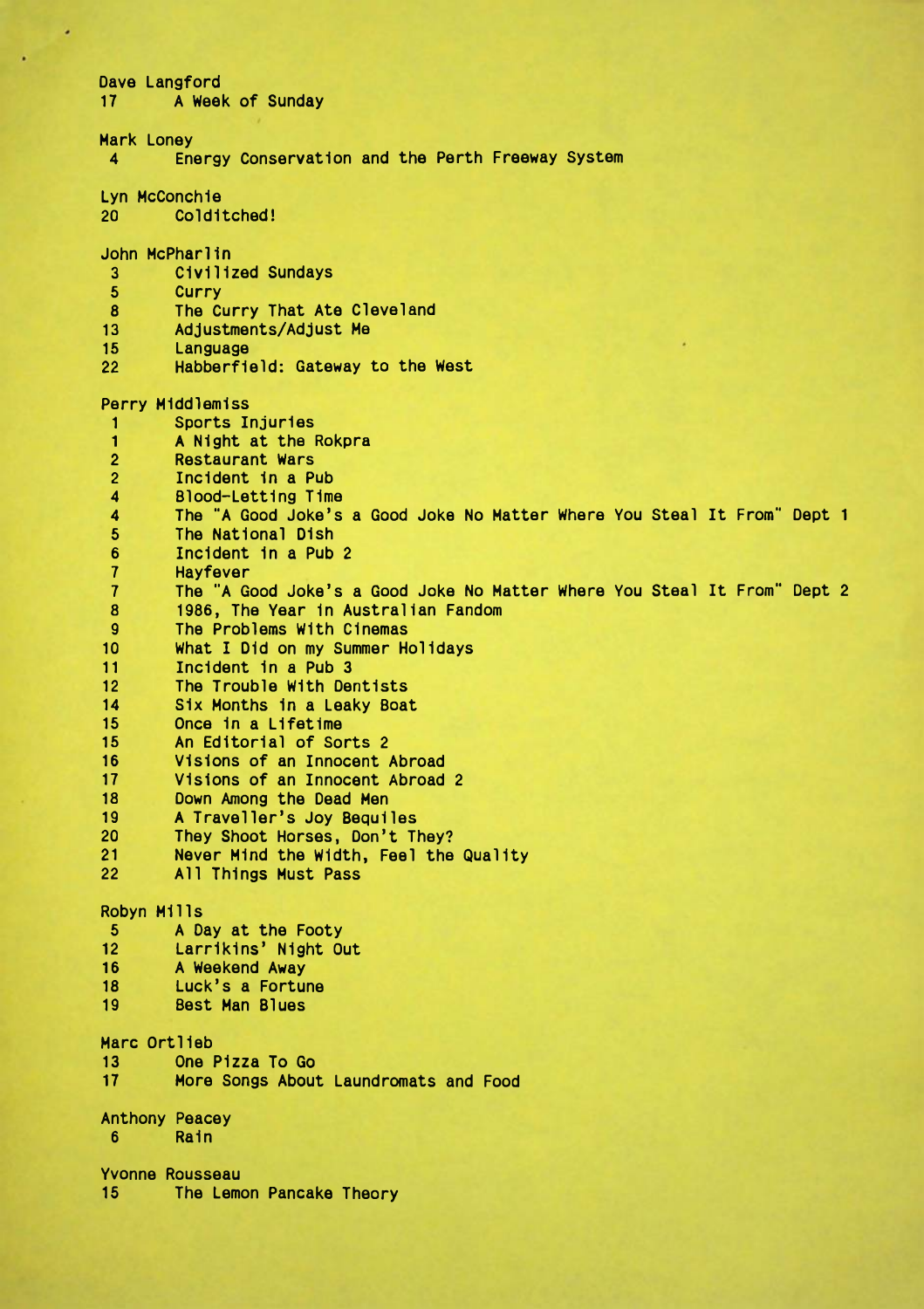Alan Sandercock 8 The Sunday That Would Never End Gerald Smith 16 Entree and Dessert Paul Stokes 10 Rental Reality Lucy Sussex 18 How Degenerate Were Your Ancestors? Martin Tudor 18 The Fly Number of writers: Number of writers: 29.29 and 29.29 and 20.29 and 20.29 and 20.29 and 20.29 and 20.29 and 20.29 and 20.29 and 20.29 and 2 articles published: 102

## ART

| ATom                         | 4, 5, 6, 9, 12, 13, 14, 15, 21, 22 (2). |
|------------------------------|-----------------------------------------|
| Tom Cardy                    | $12, 22(6)$ .                           |
| Dave Collins                 | 7, 10, 15, 17.                          |
| <b>Brad Foster</b>           | 7, 8, 9, 10, 16, 22.                    |
| Jeanne Gommoll               | 8, 22.                                  |
| Ian Gunn                     | 22(4).                                  |
| Craig Hilton                 | 5, 11, 13, 17, 18, 19, 20, 22.          |
| Lucy Huntzinger              | 6.                                      |
| Shep Kirkbride               | 11, 20.                                 |
| Lewis Morley                 | 21.                                     |
| <b>Bill Rotsler</b>          | 18.                                     |
| Taral                        | 4, 14, 16, 18, 22.                      |
| Phil Wlodarczyk              | 22.                                     |
| Number of artists:           | 13                                      |
| Pieces of artwork published: | 53                                      |

#### LETTERS

| 6, 8, 12.                 |
|---------------------------|
| 7, 9, 15, 21.             |
| 19.                       |
| 9.                        |
| 11, 13.                   |
| 6, 11, 19.                |
| 13.                       |
| 19.                       |
| 15.                       |
| 9.                        |
| 6.                        |
| 8.                        |
| 4, 6, 18.                 |
| 4, 7, 14, 15, 18, 19, 21. |
| 11, 14.                   |
| з.                        |
|                           |